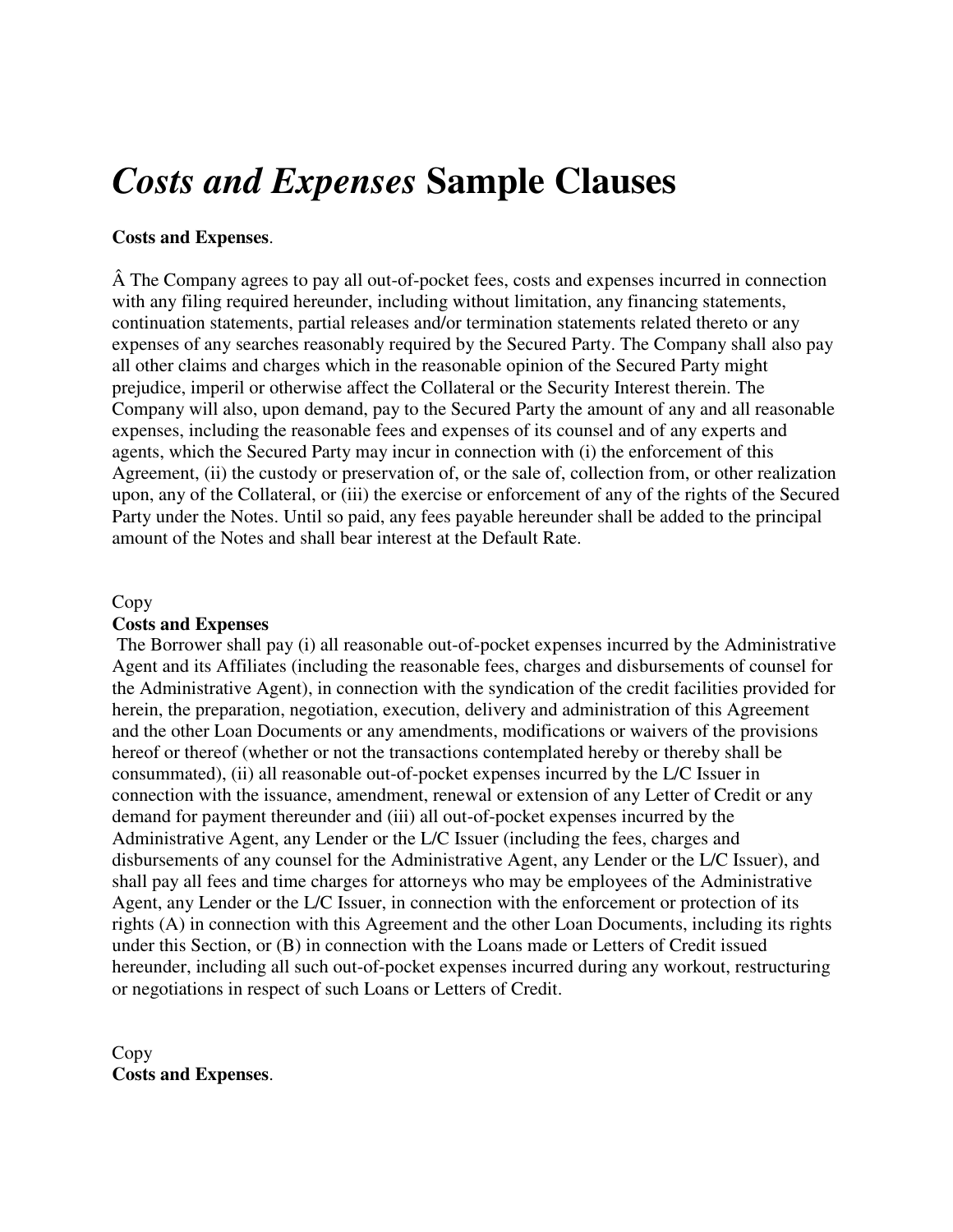The Loan Parties shall, jointly and severally, pay (i) all reasonable out-of-pocket expenses incurred by the Administrative Agent and its Affiliates (including the reasonable fees, charges and disbursements of counsel for the Administrative Agent), in connection with the syndication of the credit facilities provided for herein, the preparation, negotiation, execution, delivery and administration of this Agreement and the other Loan Documents or any amendments, modifications or waivers of the provisions hereof or thereof (whether or not the transactions contemplated hereby or thereby shall be consummated), and (ii) all reasonable out-of-pocket expenses incurred by the Administrative Agent or any Lender (including the fees, charges and disbursements of any counsel for the Administrative Agent or any Lender, in connection with the enforcement or protection of its rights (A) in connection with this Agreement and the other Loan Documents, including its rights under this Section, or (B) in connection with the Advances made hereunder, including all such out-of-pocket expenses incurred during any workout, restructuring or negotiations in respect of such Advances.

# **Costs and Expenses**.

The Borrower agrees to pay on demand all costs and expenses of the Agent in connection with the preparation, execution, delivery and administration, modification and amendment of this Amendment and the other instruments and documents to be delivered hereunder (including, without limitation, the reasonable fees and expenses of counsel for the Agent) in accordance with the terms of Section 8.04 of the Credit Agreement.

## **Costs and Expenses**.

 The Borrower hereby reaffirms its agreement under the Credit Agreement to pay or reimburse the Lender on demand for all costs and expenses incurred by the Lender in connection with the Loan Documents, including without limitation all reasonable fees and disbursements of legal counsel. Without limiting the generality of the foregoing, the Borrower specifically agrees to pay all fees and disbursements of counsel to the Lender for the services performed by such counsel in connection with the preparation of this Amendment and the documents and instruments incidental hereto. The Borrower hereby agrees that the Lender may, at any time or from time to time in its sole discretion and without further authorization by the Borrower, make a loan to the Borrower under the Credit Agreement, or apply the proceeds of any loan, for the purpose of paying any such fees, disbursements, costs and expenses.

#### **Costs and Expenses**

 a) The Company agrees to pay on demand all costs and expenses of the Agent in connection with the administration, modification and amendment of this Agreement, the Notes and the other documents to be delivered hereunder, including, without limitation, (i) all due diligence, syndication (including printing, distribution and bank meetings), transportation, computer, duplication, appraisal, consultant, and audit expenses and (ii) the reasonable fees and expenses of counsel for the Agent with respect thereto. The Company further agrees to pay on demand all costs and expenses of the Agent and the Lenders, if any (including, without limitation, reasonable counsel fees and expenses), in connection with the enforcement (whether through negotiations, legal proceedings or otherwise) of this Agreement, the Notes and the other documents to be delivered hereunder, including, without limitation, reasonable fees and expenses of counsel for the Agent and each Lender in connection with the enforcement of rights under this Section 9.04(a). (b) Each Borrower agrees to indemnify and hold harmless the Agent and each